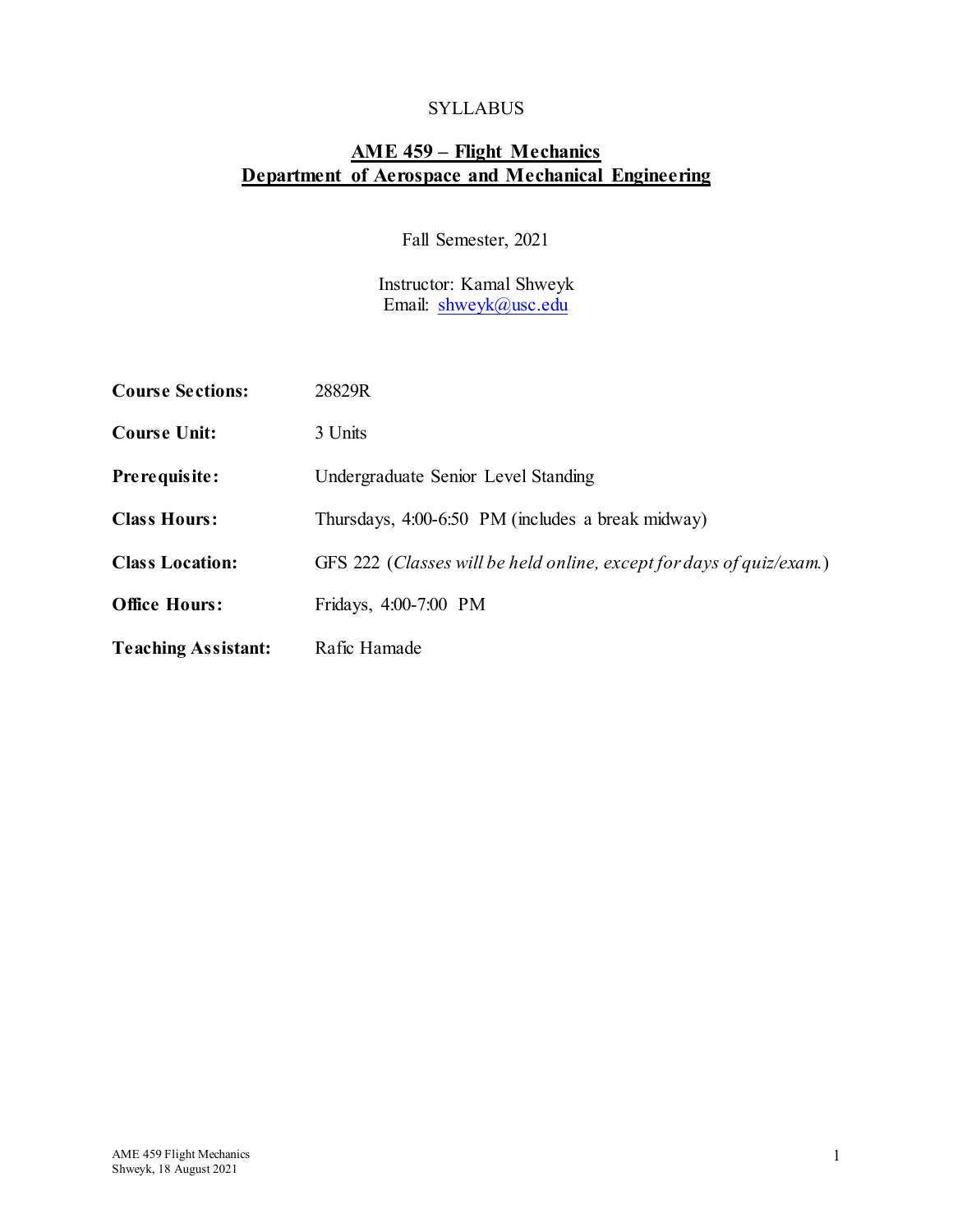### **Course Background**

This class covers the aerodynamics, performance, propulsion, stability and control, and flight controls of atmospheric flight vehicles. The class assumes a basic understanding of fluid dynamics, and will include, in details, the derivation of the equations of motion, aircraft static and dynamic stability, aircraft response to control inputs and atmospheric disturbances, flight simulation, and the fundamentals of classical, feedback, control theory.

The instructor will apply his extensive work experience in the aerospace industry to illustrate, through real-life examples, the application of theory to practical, real-world problems.

### **Course Components**

Students' learning experience in this course will come from three interrelated components:

#### • **Textbook Reading**

The class will use the textbook, entitled "Introduction to Aircraft Flight Mechanics", by Thomas R. Yechout, 2nd Edition. In general, the class will follow the basic structure of the text book, starting with a brief overview/refresher of the first three chapters on Basic Aerodynamics, Basic Performance, and Aircraft Performance. More in-depth coverage begins with Chapter 4, where the Aircraft Equations of Motion will be explained and derived, and concludes with Chapter 8, where Classical Feedback Control will be explained. Additional class modules, beyond the scope of the text book, will be included to discuss special topics related to Flight Mechanics, such as Atmospheric Disturbances, Wake Turbulence, System Failure States, and Motion-Base Simulators.

#### • **Online Lecture**

The online lectures will discuss theories, methodologies, processes, tools, and practice used in the aerospace industry to understand and analyze atmospheric flight vehicles, and will include current news within the aerospace industry. The focus is on fixed-wing, atmospheric, flight vehicles. The lectures will generally follow the chapter sequence of the textbook, but will also contain significant other material, drawn from many reference books, technical papers, and industry standards, as well as the instructor's own extensive experience in the aerospace industry. The intent is to cover other important topics that are related to Flight Mechanics, including atmospheric disturbances, wake turbulence, aircraft system failures, and both ground and flight simulators. Lecture notes will be made available before class via USC Blackboard.

### • **Supplementary Reading**

Additional reading assignments from various references will be given throughout the semester. All students are encouraged to prepare for the lectures by reading the assigned chapter and other suggested material.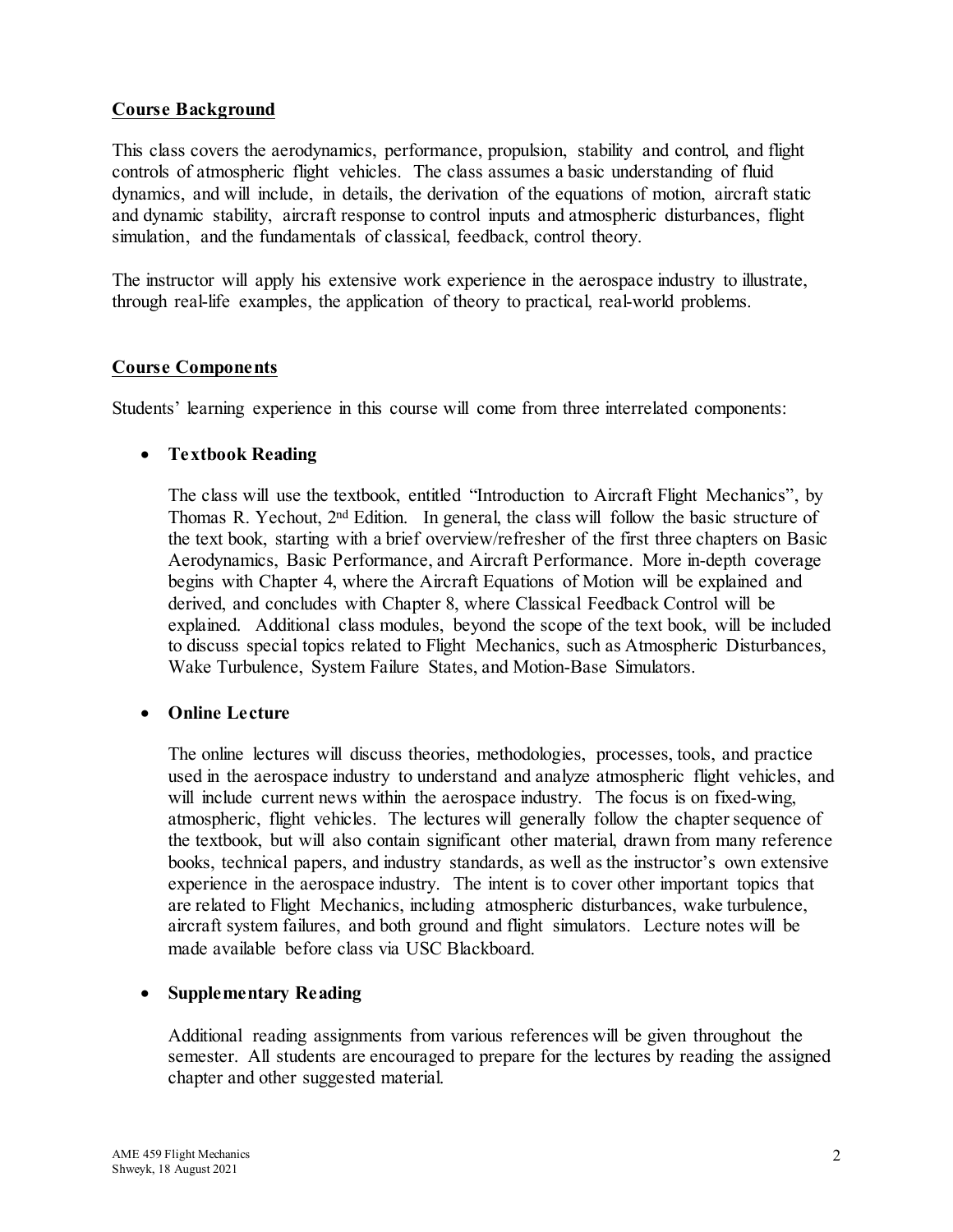### **Office Hours**

In Fall2021, office hours will be mostly virtual. The students may email the instructor ahead of time to make the necessary arrangements, and may also contact the TA for questions and help, as needed.

### **Required Textbook**

• "*Introduction to Aircraft Flight Mechanics*", Second Edition, by Thomas R. Yechout, the AIAA Education Series, Second Edition, Copyright 2014.

Additional Reference Material: (The instructor will be recommending other reading material and website references during the course.)

- "*Dynamics of Atmospheric Flight*", by Bernard Etkin, John Wiley & Sons, Inc.
- *"Flight Stability and Automatic Control"*, (2nd edition), by Robert C. Nelson, The McGraw-Hill Companies, Inc.

### **Course Website**

The students' learning of this course is supplemented by use of the UCS Blackboard instruction system [\(https://blackboard.usc.edu/\).](https://blackboard.usc.edu/) All registered students have access to this website. The course website structure will be implemented to support the specific organization of the course instruction, as described in this syllabus. All students should browse the entire site to familiarize themselves with various areas and functions of this course website.

- Announcements Important announcements of this course.
- Syllabus Contains an up-to-date copy of the class syllabus.
- Assignments Each homework and reading assignment will be posted.
- Content  $-A$  pdf copy of the lecture slides.
- Discussions A place for the students to share their thoughts about class-related subjects.
- Groups All communication tools, including emails and roster.
- Websites links to reference material.

### **Course Grading**

The course grading structure, which is described in more details below, is as follows.

- $\bullet$  30% Homework
- $20\%$  Ouizzes
- 20% Mid-Term Exam
- $30\%$  Final Exam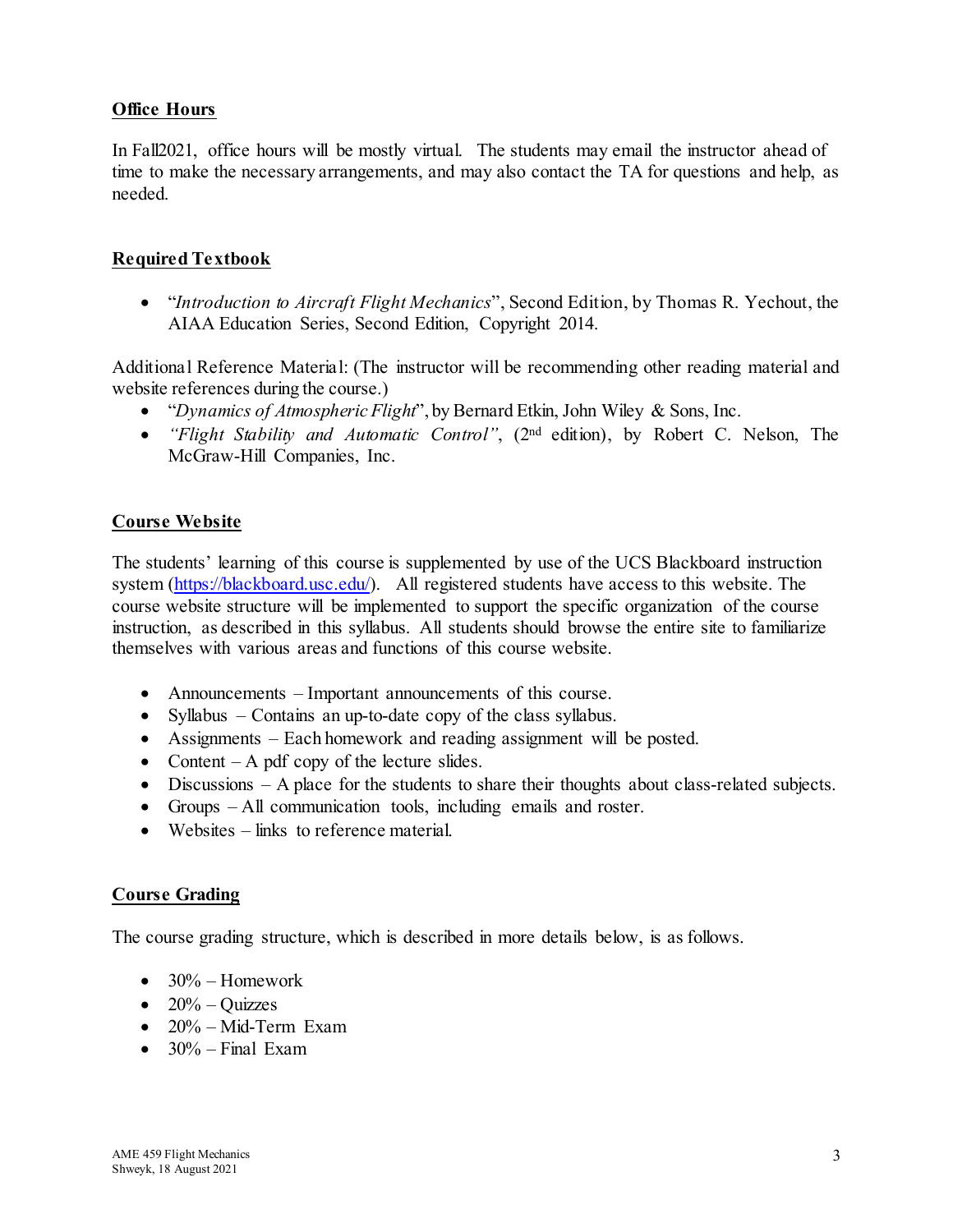### **Grading Components**

### • **Homework (30%)**

Homework assignments will be issued on a weekly basis, except for exam weeks. Students are expected to submit homework on time. Late homework will not be accepted without a valid and credible excuse.

### • **Quizzes (20%)**

A short quiz will be administered on two separate occasions during the semester to test the students understanding of lecture material and work assignments to date. In total, these quizzes will constitute 20% of the semester grade.

### • **Mid-Term Exam (20%) and Final Exam (30%)**

Both the Mid-Term and Final-Term exams will adopt the same format, and will include a Closed-Book section and an Open-Book section. The Closed-Book section is designed to test the student's comprehension of fundamental concepts, and will be limited to materials already covered in the classroom lectures. The answers are typically brief and illustrate basic understanding of key principles. The Open-Book section, on the other hand, is designed to test the student's understanding and application of methods, formulas, and data from the text book and/or lectures notes. Make-up exams will not be offered, unless there is a compelling and an unavoidable circumstance, such as an urgent health matter.

### **Academic Integrity**

The Viterbi School of Engineering adheres to the University's policies and procedures governing academic integrity as described in SCampus. Students are expected to be aware of, and to strictly observe, the academic integrity standards described in SCampus, and to expect those standards to be strictly enforced throughout this class without exception.

### **Students with Disabilities:**

Any Student requesting academic accommodations based on a disability is required to register with Disability Services and Programs (DSP) each semester. A letter of verification for approved accommodations can be obtained from DSP and handed to the instructor as early in the semester as possible. DSP office may be reached at 213-740-0776.